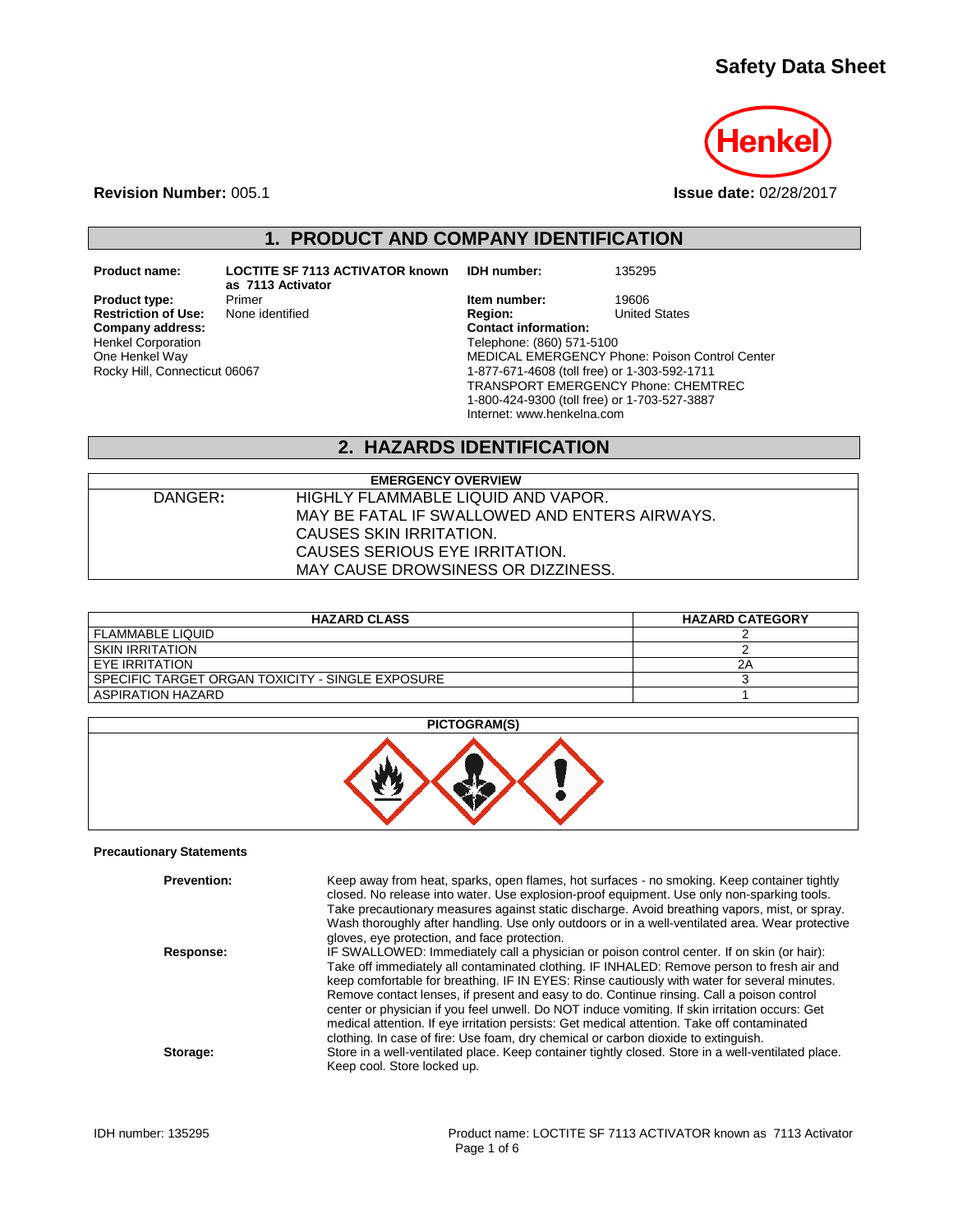#### **Disposal:** Dispose of contents and/or container according to Federal, State/Provincial and local governmental regulations.

Classification complies with OSHA Hazard Communication Standard (29 CFR 1910.1200) and is consistent with the provisions of the United Nations Globally Harmonized System of Classification and Labeling of Chemicals (GHS).

#### **See Section 11 for additional toxicological information.**

# **3. COMPOSITION / INFORMATION ON INGREDIENTS**

| <b>Hazardous Component(s)</b> | <b>CAS Number</b> | Percentage* |
|-------------------------------|-------------------|-------------|
| n-Heptane                     | 142-82-5          | $80 - 90$   |
| Methylcyclohexane             | 108-87-2          | $5 - 10$    |
| Octane                        | 111-65-9          | $1 - 5$     |

\* Exact percentages may vary or are trade secret. Concentration range is provided to assist users in providing appropriate protections.

|                                    | <b>4. FIRST AID MEASURES</b>                                                                                                                                                                                 |
|------------------------------------|--------------------------------------------------------------------------------------------------------------------------------------------------------------------------------------------------------------|
| Inhalation:                        | Move to fresh air. If breathing is difficult, give oxygen. If not breathing, give<br>artificial respiration. If symptoms develop and persist, get medical attention.                                         |
| Skin contact:                      | Immediately flush skin with plenty of water (using soap, if available). Remove<br>contaminated clothing and footwear. Wash clothing before reuse. If symptoms<br>develop and persist, get medical attention. |
| Eye contact:                       | Immediately flush eyes with plenty of water for at least 15 minutes. Get<br>medical attention.                                                                                                               |
| Ingestion:                         | Do not induce vomiting. Get medical attention.                                                                                                                                                               |
| Symptoms:                          | See Section 11.                                                                                                                                                                                              |
| Notes to physician:                | Aspiration may cause pulmonary edema or aspiration pneumonia.                                                                                                                                                |
|                                    | <b>5. FIRE FIGHTING MEASURES</b>                                                                                                                                                                             |
| <b>Extinguishing media:</b>        | Foam, dry chemical or carbon dioxide.                                                                                                                                                                        |
| Special firefighting procedures:   | Water should be used to cool closed containers to prevent pressure build-up<br>and possible autoignition or explosion when exposed to extreme heat.                                                          |
| Unusual fire or explosion hazards: | Vapors may accumulate in low or confined areas, travel considerable distance<br>to source of ignition, and flash back.                                                                                       |
| Hazardous combustion products:     | Oxides of nitrogen. Oxides of carbon.                                                                                                                                                                        |

## **6. ACCIDENTAL RELEASE MEASURES**

**Use personal protection recommended in Section 8, isolate the hazard area and deny entry to unnecessary and unprotected personnel.**

| <b>Environmental precautions:</b> | Do not allow product to enter sewer or waterways. Remove all sources of<br>ianition.                                                                                                                 |
|-----------------------------------|------------------------------------------------------------------------------------------------------------------------------------------------------------------------------------------------------|
| Clean-up methods:                 | Ensure adequate ventilation. Store in a partly filled, closed container until<br>disposal. Soak up with inert absorbent material (e.g. sand, silica gel, acid<br>binder, universal binder, sawdust). |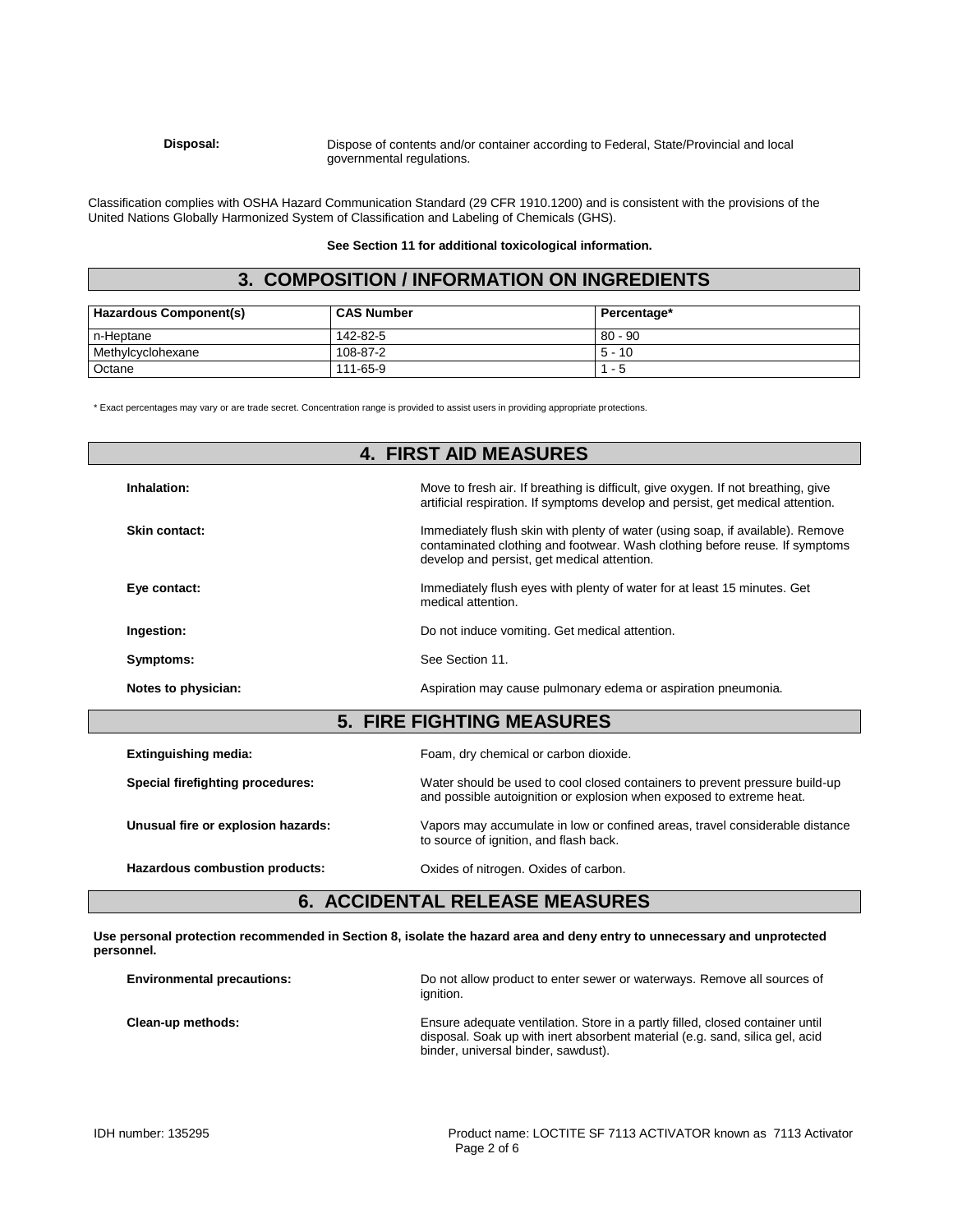## **7. HANDLING AND STORAGE**

Handling: **Handling: Prevent contact with eyes, skin and clothing.** Do not breathe vapor and mist. Wash thoroughly after handling. Use only with adequate ventilation.

**Storage:** For safe storage, store at or below 49 °C (120.2 °F) Keep container closed. Keep in a cool, well ventilated area. Store away from ignition sources.

## **8. EXPOSURE CONTROLS / PERSONAL PROTECTION**

**Employers should complete an assessment of all workplaces to determine the need for, and selection of, proper exposure controls and protective equipment for each task performed.**

| Hazardous Component(s) | <b>ACGIH TLV</b>            | <b>OSHA PEL</b>                 | <b>AIHA WEEL</b> | <b>OTHER</b> |
|------------------------|-----------------------------|---------------------------------|------------------|--------------|
| n-Heptane              | 400 ppm TWA<br>500 ppm STEL | 500 ppm (2,000<br>$mq/m3$ ) PEL | None             | None         |
| Methylcyclohexane      | 400 ppm TWA                 | 500 ppm (2,000<br>mg/m3) PEL    | None             | None         |
| Octane                 | 300 ppm TWA                 | 500 ppm (2,350<br>mg/m3) PEL    | None             | None         |

**Engineering controls:** Local exhaust ventilation is recommended when general ventilation is not sufficient to control airborne contamination below occupational exposure limits.

limit(s). Observe OSHA regulations for respirator use (29 CFR 1910.134).

**Respiratory protection:** Use NIOSH approved respirator if there is potential to exceed exposure

**Eye/face protection:** Safety goggles or safety glasses with side shields.

**Skin protection:** Use chemical resistant, impermeable clothing including gloves and either an apron or body suit to prevent skin contact.

## **9. PHYSICAL AND CHEMICAL PROPERTIES**

**Physical state:** Liquid Color: Liquid Color: Liquid Color: **Color:** Coloress, Clear<br> **Color:** Coloress, Clear<br>
Aliphatic Aliphatic Odor threshold:<br>pH: **pH:**  $\blacksquare$  Not available.<br> **Vapor pressure:**  $\blacksquare$  25 mm hg (68 **Vapor pressure:** 35 mm hg (68 °F (20°C))<br> **Boiling point/range:** 205 - 210 °F (96.1 - 98.9 **Melting point/ range: Specific gravity:** 0.68<br> **Vapor density:** 3.45 **Vapor density:**<br> **Flash point:**<br> **Flash point:**<br> **SALACTE:**<br>  $-2 °C (28.4 °F)$  Taglia **Flammable/Explosive limits - lower:** 1.1 % **Flammable/Explosive limits - upper:** 6.7 % **Autoignition temperature:**<br>Flammability: **Evaporation rate:** 2.7 (Ether = 1)<br> **Solubility in water:** 2.7 (Ether = 1) **Solubility in water: Partition coefficient (n-octanol/water):** Not available.<br>**VOC content:** 99.9 %: 680 q **Viscosity: Viscosity:** Not available.<br> **Decomposition temperature:** Not available. **Decomposition temperature:** 

Aliphatic<br>Not available. 205 - 210 °F (96.1 - 98.9 °C)None<br>Not available. **Flash point:** -2 °C (28.4 °F) Tagliabue closed cup **Not applicable VOC content:** 99.9 %; 680 g/l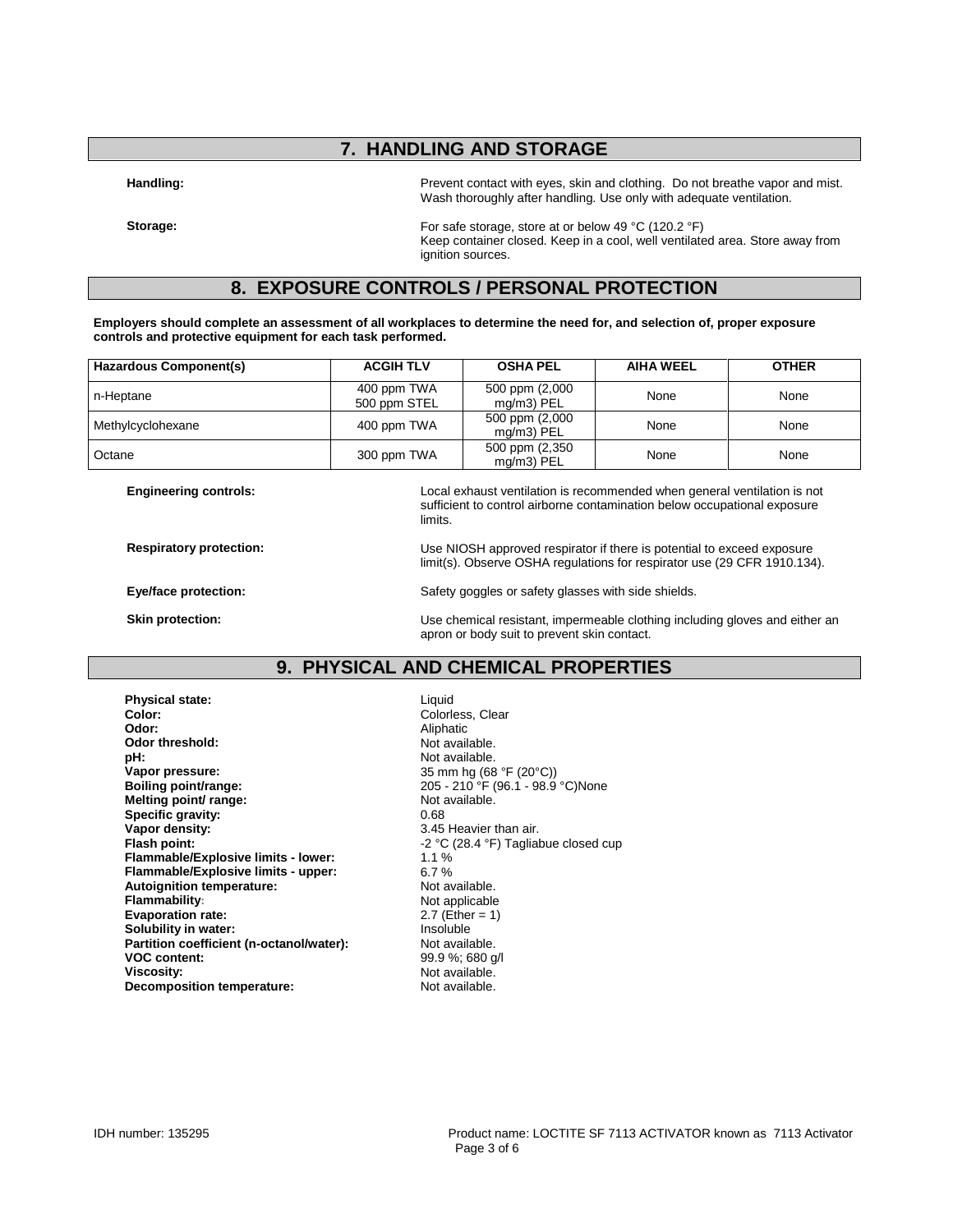# **10. STABILITY AND REACTIVITY**

| Stability:                                  | Stable                                              |
|---------------------------------------------|-----------------------------------------------------|
| Hazardous reactions:                        | Will not occur.                                     |
| <b>Hazardous decomposition</b><br>products: | No data                                             |
| Incompatible materials:                     | Oxidizing agents. Acids.                            |
| <b>Reactivity:</b>                          | Not available.                                      |
| Conditions to avoid:                        | Heat, flames, sparks and other sources of ignition. |
|                                             | <b>11. TOXICOLOGICAL INFORMATION</b>                |

**Relevant routes of exposure:** Skin, Inhalation, Eyes, Ingestion

#### **Potential Health Effects/Symptoms**

| Inhalation:          | Vapours may cause drowsiness and dizziness. Central nervous system effects. Vapors may<br>cause headaches, nausea, dizziness and respiratory tract irritation. Residue remaining after<br>evaporation of the solvent is destructive to mucous membranes. |
|----------------------|----------------------------------------------------------------------------------------------------------------------------------------------------------------------------------------------------------------------------------------------------------|
| <b>Skin contact:</b> | Causes skin irritation. Residue remaining after evaporation of the solvent is destructive to skin.<br>Redness.                                                                                                                                           |
| Eye contact:         | Causes serious eye irritation. Residue remaining after evaporation of the solvent is destructive<br>to eyes.                                                                                                                                             |
| Ingestion:           | This product may be fatal if it is swallowed. Principal hazard of ingestion is aspiration into the<br>lungs and subsequent pneumonitis.                                                                                                                  |

| Hazardous Component(s) | LD50s and LC50s                          | Immediate and Delayed Health Effects            |  |
|------------------------|------------------------------------------|-------------------------------------------------|--|
| n-Heptane              | Inhalation LC50 (Rat. 4 h) = 103 mg/l    | Central nervous system, Irritant                |  |
| Methylcyclohexane      | None                                     | Central nervous system, Irritant, Kidney, Liver |  |
| Octane                 | Inhalation LC50 (Rat, $4 h$ ) = 118 mg/l | Central nervous system, Irritant, Lung          |  |

| <b>Hazardous Component(s)</b> | <b>NTP Carcinogen</b> | <b>IARC Carcinogen</b> | <b>OSHA Carcinogen</b><br>(Specifically Regulated) |
|-------------------------------|-----------------------|------------------------|----------------------------------------------------|
| n-Heptane                     | No                    | No                     | No                                                 |
| Methylcyclohexane             | No                    | No                     | No                                                 |
| Octane                        | No                    | No                     | No                                                 |

## **12. ECOLOGICAL INFORMATION**

**Ecological information:** Not available.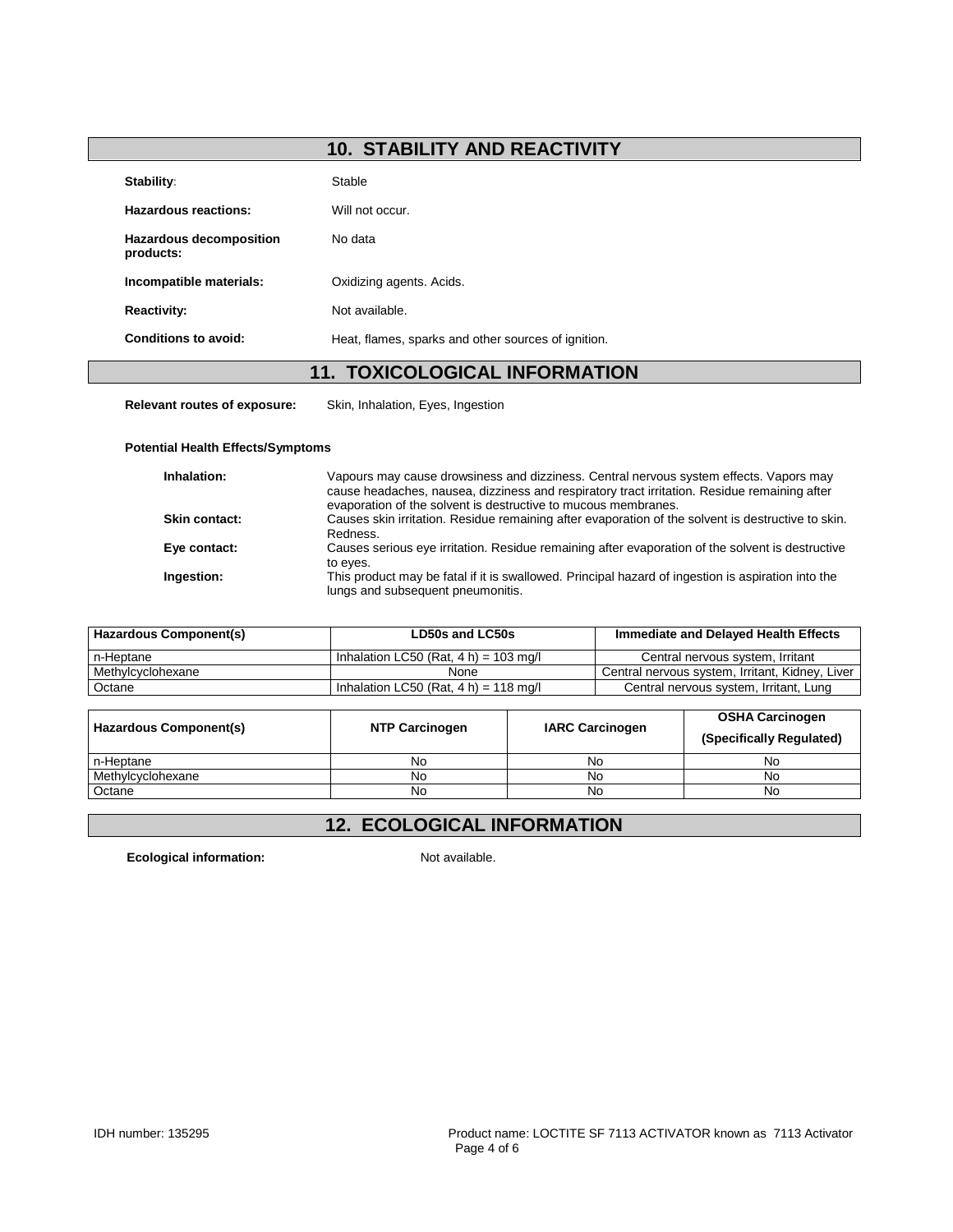### **13. DISPOSAL CONSIDERATIONS Information provided is for unused product only. Recommended method of disposal:** Follow all local, state, federal and provincial regulations for disposal. Hazardous waste number: D001: Ignitable. **14. TRANSPORT INFORMATION The transport information provided in this section only applies to the material/formulation itself, and is not specific to any package/configuration. U.S. Department of Transportation Ground (49 CFR) Proper shipping name:** Heptanes<br> **Hazard class or division:** 3 **Hazard class or division:** 3<br> **Identification number:** UN 1206 **Identification number:** U<br> **Packing group:** II **Packing group: International Air Transportation (ICAO/IATA) Proper shipping name:** Heptanes **Hazard class or division:** 3<br> **Identification number:** UN 1206 **Identification number: Packing group:** II<br>Exceptions: II **Exceptions:** ID8000, (Not more than 500 ml), May Qualify as Consumer Commodity **Water Transportation (IMO/IMDG) Proper shipping name:** HEPTANES<br> **Hazard class or division:** 3 **Hazard class or division:** 3<br> **Identification number:** UN 1206 **Identification number:** UN 1206 UN 1206 UN 1206 UN 1206 UN 1206 UN 1206 UN 1206 UN 1206 UN 1206 UN 1206 UN 1206 UN 1206 UN 1206 UN 1206 UN 1206 UN 1206 UN 1206 UN 1206 UN 1206 UN 1206 UN 1206 UN 1206 UN 1206 UN 1206 UN 12 **Packing group:**<br>Exceptions: Limited quantity (Not more than 5 L).

### **15. REGULATORY INFORMATION**

#### **United States Regulatory Information**

| <b>TSCA 8 (b) Inventory Status:</b><br>TSCA 12 (b) Export Notification:                                       | All components are listed or are exempt from listing on the Toxic Substances Control Act<br>Inventory.<br>None above reporting de minimis                                                                                                                                                 |
|---------------------------------------------------------------------------------------------------------------|-------------------------------------------------------------------------------------------------------------------------------------------------------------------------------------------------------------------------------------------------------------------------------------------|
| <b>CERCLA/SARA Section 302 EHS:</b><br><b>CERCLA/SARA Section 311/312:</b><br><b>CERCLA/SARA Section 313:</b> | None above reporting de minimis.<br>Immediate Health, Fire<br>This product contains the following toxic chemicals subject to the reporting requirements of<br>section 313 of the Emergency Planning and Community Right-To-Know Act of 1986 (40<br>CFR 372). Cyclohexane (CAS# 110-82-7). |
| <b>CERCLA Reportable quantity:</b>                                                                            | n-Heptane (CAS# 142-82-5) 100 lbs. (45.4 kg)<br>Methylcyclohexane (CAS# 108-87-2) 100 lbs. (45.4 kg)<br>Octane (CAS# 111-65-9) 100 lbs. (45.4 kg)                                                                                                                                         |
| <b>California Proposition 65:</b>                                                                             | This product contains a chemical known to the State of California to cause birth defects or<br>other reproductive harm. This product contains a chemical known in the State of California<br>to cause cancer.                                                                             |
| <b>Canada Regulatory Information</b>                                                                          |                                                                                                                                                                                                                                                                                           |
| <b>CEPA DSL/NDSL Status:</b>                                                                                  | All components are listed on or are exempt from listing on the Canadian Domestic<br>Substances List.                                                                                                                                                                                      |

### **16. OTHER INFORMATION**

**This safety data sheet contains changes from the previous version in sections:** New Safety Data Sheet format.